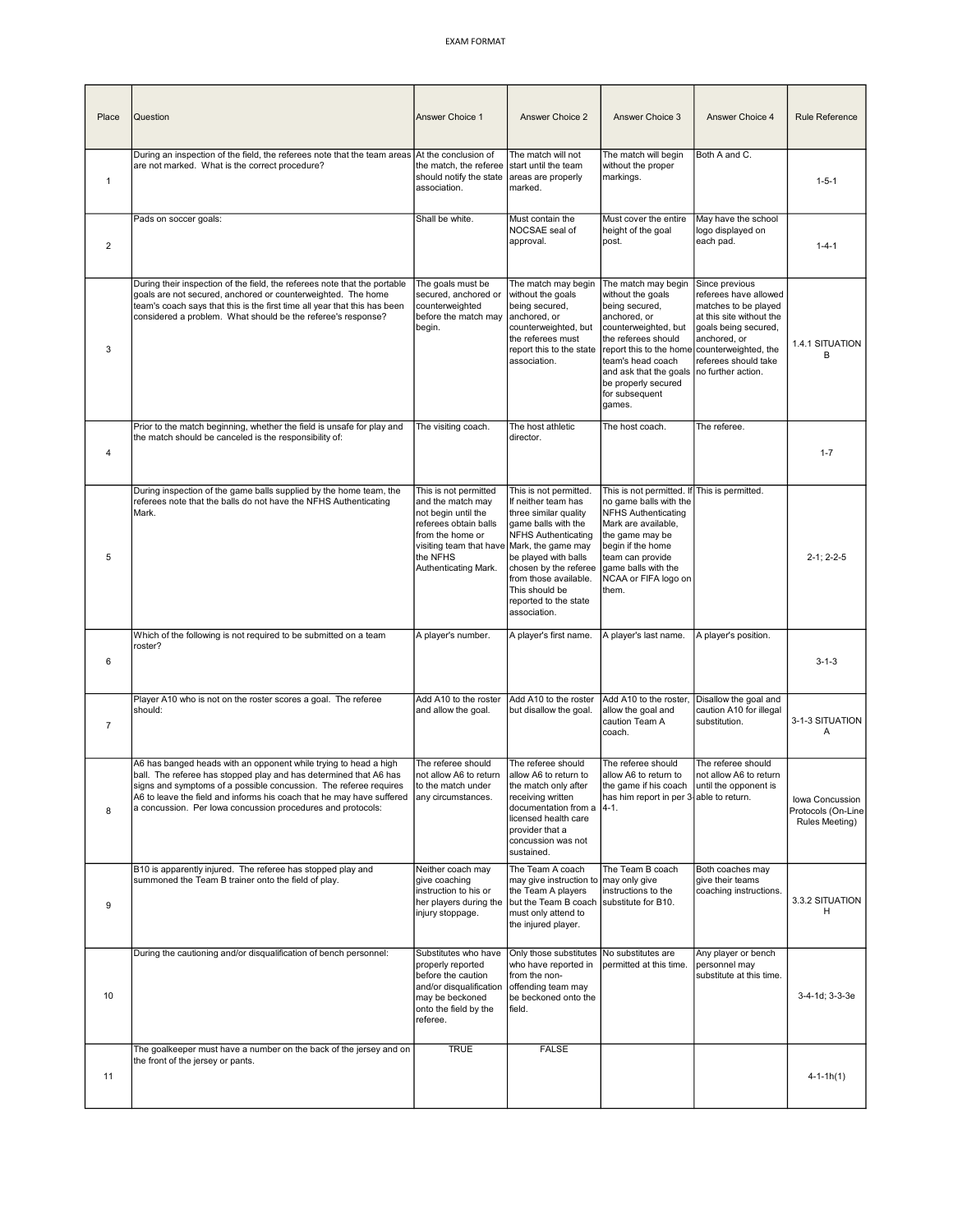| Place | Question                                                                                                                                                                                                                                               | Answer Choice 1                                                                                     | Answer Choice 2                                                                                                                                                           | Answer Choice 3                                                                                                                                                                         | Answer Choice 4                                                                                           | Rule Reference                |
|-------|--------------------------------------------------------------------------------------------------------------------------------------------------------------------------------------------------------------------------------------------------------|-----------------------------------------------------------------------------------------------------|---------------------------------------------------------------------------------------------------------------------------------------------------------------------------|-----------------------------------------------------------------------------------------------------------------------------------------------------------------------------------------|-----------------------------------------------------------------------------------------------------------|-------------------------------|
| 12    | The home team and the away team cannot both wear the same<br>colored shorts.                                                                                                                                                                           | <b>TRUE</b>                                                                                         | <b>FALSE</b>                                                                                                                                                              |                                                                                                                                                                                         |                                                                                                           | $4 - 1 - 1a$                  |
| 13    | Visiting Team B is wearing white jerseys and socks. B1 is wearing a<br>black long-sleeve undershirt, B2 is wearing a black short-sleeve<br>undershirt, B3 is wearing black tights and B4 is wearing a black arm<br>sleeve.                             | B2 is wearing illegal<br>equipment as all<br>players must wear the<br>same length of<br>undershirt. | This is legal.                                                                                                                                                            | Illegal. Visible apparel<br>is required to match<br>the predominant color<br>of the uniform.                                                                                            | B4 is wearing illegal<br>equipment as arm<br>sleeves are not<br>permitted.                                | 4-4-1a, d                     |
| 14    | During the game, the referee notices several players with untucked<br>jerseys. The referee should:                                                                                                                                                     | Caution the offending<br>players for improper<br>uniform.                                           | Caution the head<br>coach for having<br>players with improper<br>uniforms.                                                                                                | Warn the players and<br>have them tuck their<br>jerseys in.                                                                                                                             | Do nothing, as jerseys<br>are not required to be<br>tucked to the shorts.                                 | 4-1-1a                        |
| 15    | Head coverings worn for medical/cosmetic reasons are permitted<br>provided:                                                                                                                                                                            | The covering is not<br>abrasive, hard or<br>dangerous to another<br>player.                         | The covering is highly<br>unlikely to come off<br>during play.                                                                                                            | Prior approval by the<br>state association is<br>given.                                                                                                                                 | All of the above.                                                                                         | $4 - 2 - 11$                  |
| 16    | Prior to the game, the referee is informed that player B4 must maintain A baseball cap.<br>a covered head for religious reasons. Which of the following is an<br>appropriate head covering.                                                            |                                                                                                     | A leather doo rag.                                                                                                                                                        | A hijab.                                                                                                                                                                                | A bandanna covering<br>the head which is<br>knotted in back.                                              | $4 - 2 - 10$                  |
| 17    | State association approval is required for a player to wear a head<br>covering for religious reasons.                                                                                                                                                  | <b>TRUE</b>                                                                                         | <b>FALSE</b>                                                                                                                                                              |                                                                                                                                                                                         |                                                                                                           | $4 - 2 - 10$                  |
| 18    | B17 is wearing a cast that is completely covered and padded with<br>closed-cell, slow recovery foam padding no less than 1/2-inch thick.<br>The referee should:                                                                                        | Verify B17 has a<br>doctor's permission<br>slip before allowing<br>B17 to play.                     | Allow B17 to play as<br>this is permitted by<br>rule.                                                                                                                     | Request a certified<br>athletic trainer or<br>physician inspect and<br>approve the cast and<br>padding prior to B17<br>being allowed to play.                                           | Not permit B17 to<br>play.                                                                                | 4-2-1c                        |
| 19    | Goalkeepers are required to:                                                                                                                                                                                                                           | Have a 6-inch number<br>on the back and front<br>of their jersey.                                   | Have a 6-inch number<br>on the back and a 4-<br>inch number on the<br>from of their jersey,<br>pants, or shorts.                                                          | Have a 6-inch number<br>on the back and no<br>number on the front of<br>their jersey, pants, or<br>shorts.                                                                              | Have no numbers on<br>their jersey.                                                                       | $4 - 1 - 1h(1)$               |
| 20    | Player A from the visiting team enters the game wearing two different<br>colored socks.                                                                                                                                                                | This is permitted.                                                                                  | Both socks must be<br>the same color.                                                                                                                                     | This is permitted if the<br>whole team is wearing<br>two different colored<br>socks.                                                                                                    | This is permitted as<br>long as the socks<br>contrast with the home<br>team's white socks.                | $4 - 1 - 1b$ ; $4 - 3$        |
| 21    | The first time in a game that a player from Team B is found to be<br>wearing illegal equipment, the coach of Team B is to cautioned                                                                                                                    | <b>TRUE</b>                                                                                         | <b>FALSE</b>                                                                                                                                                              |                                                                                                                                                                                         |                                                                                                           | $4 - 3$                       |
| 22    | During the game, the referee notices that B30 has tape on her ear<br>lobes. Closer observation indicates that there are earrings<br>underneath the tape. The referee should:                                                                           | Immediately stop the<br>game, caution the<br>Team B coach and<br>require B30 to leave<br>the game.  | Wait until the next<br>stoppage, and since<br>this is the first caution<br>for illegal equipment,<br>caution the Team B<br>coach and require<br>B30 to leave the<br>game. | Wait until the next<br>stoppage, feel B30's<br>ear lobes to check for<br>earrings under the<br>tape and, if so,<br>caution the Team B<br>coach and require<br>B30 to leave the<br>game. | Since the referee did<br>not notice the tape<br>before the game, the<br>referee should take no<br>action. | 4-3; 18-1-1t                  |
| 23    | An identifiable supporter of the home team seated in the designated<br>spectator area is screaming profanities at the nearest assistant<br>referee in disagreement with a decision about offside made by the<br>assistant referee. The referee should: | Stop play and direct<br>the spectator to leave<br>the facility.                                     | Stop play and request<br>that the home school<br>administration take<br>appropriate action.                                                                               | Stop play and inform<br>the spectator that the<br>assistant referee's<br>decision was correct.                                                                                          | Allow play to continue<br>and ignore the<br>supporter's language.                                         | $5 - 3 - 2e$                  |
| 24    | B14 takes a shot on goal, with the goalkeeper A1 out of position. A3,<br>however, extends her arm into the path of the ball, deflecting it to B9.<br>B9 shoots and the ball enters the goal.                                                           | The referee should<br>award Team B a<br>penalty kick and<br>caution A3 for<br>unsporting conduct.   | The referee should<br>award Team B a<br>penalty kick and<br>disqualify A3 for<br>serious foul play.                                                                       | The referee should<br>allow the goal and<br>caution A3 for<br>unsporting conduct.                                                                                                       | The referee should<br>allow the goal and<br>disqualify A3 for<br>serious foul play.                       | 5.3.1 SITUATION<br>A; 12-8-1f |
| 25    | Team B's head coach receives a second caution and is disqualified.<br>The referee shall:                                                                                                                                                               | Display both the<br>yellow and the red<br>card at the same time<br>in the same hand.                | Immediately display<br>the red card.                                                                                                                                      | Display the yellow<br>card indicating the<br>subsequent caution<br>immediately followed<br>by a red card.                                                                               | Display no card but<br>immediately request<br>the coach to leave the<br>vicinity.                         | $5 - 3 - 1g$                  |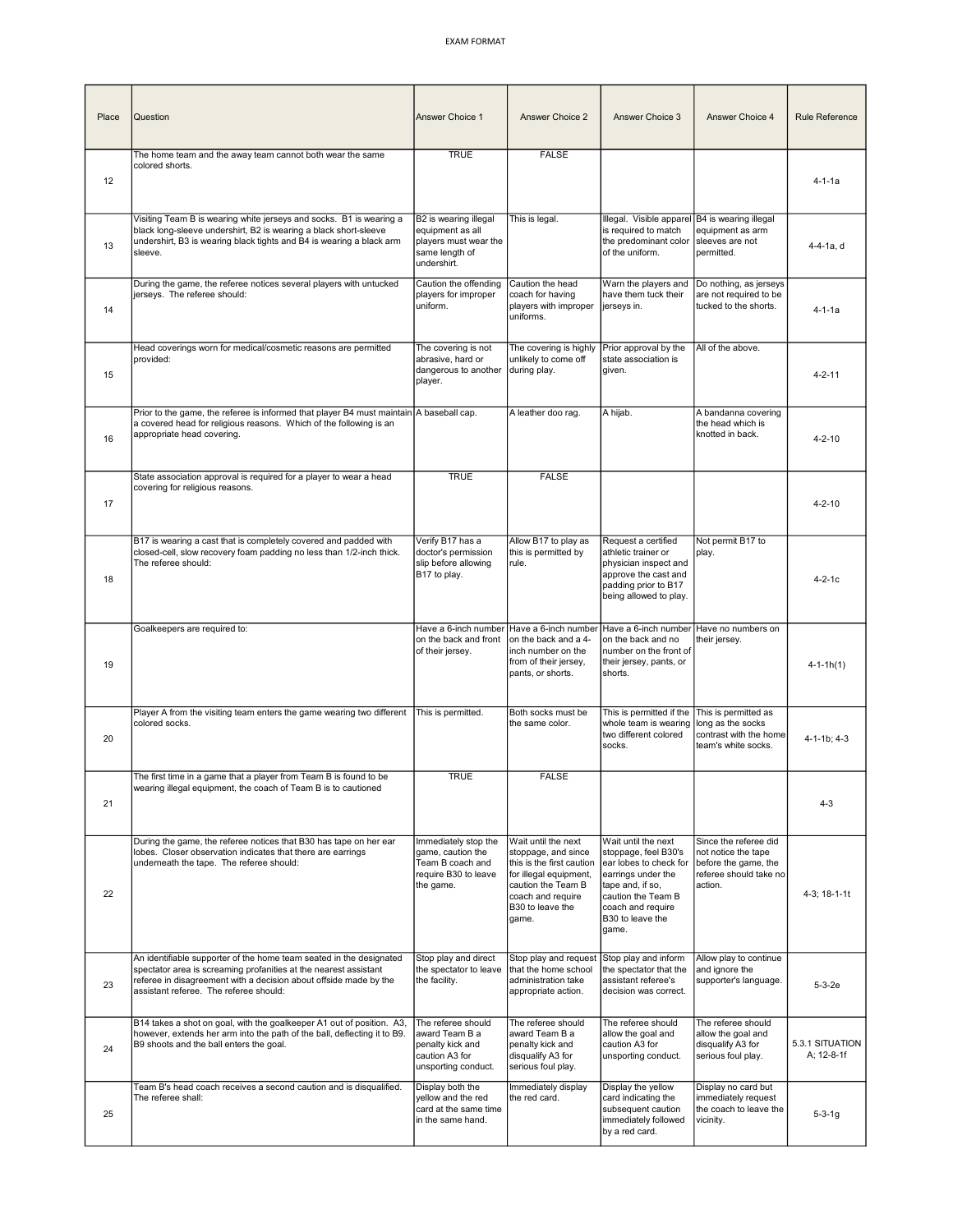| Place | Question                                                                                                                                                                          | <b>Answer Choice 1</b>                                                                                                  | Answer Choice 2                                                                                                                        | Answer Choice 3                                                                                                                                    | Answer Choice 4                                                                                                                                                 | Rule Reference                          |
|-------|-----------------------------------------------------------------------------------------------------------------------------------------------------------------------------------|-------------------------------------------------------------------------------------------------------------------------|----------------------------------------------------------------------------------------------------------------------------------------|----------------------------------------------------------------------------------------------------------------------------------------------------|-----------------------------------------------------------------------------------------------------------------------------------------------------------------|-----------------------------------------|
| 26    | The pregame conference shall be attended by the following people:                                                                                                                 | The opposing<br>captains are the only<br>ones required to<br>attend the pregame<br>conference with the<br>head referee. | The head referee is<br>not required to hold a<br>pregame conference.                                                                   | The pregame<br>conference must be<br>attended by the each<br>team's head coach,<br>captains, and the<br>head referee.                              | The opposing<br>coaches and assistant<br>referee are the only<br>ones required to<br>attend the pregame<br>conference.                                          | $5 - 2 - 2d$                            |
| 27    | The game officials are observed using flags with buzzer/beeper<br>capabilities during a match. The use of these flags is:                                                         | Prohibited.                                                                                                             | Allowed unless the<br>state association has<br>expressly prohibited<br>such equipment.                                                 | Allowed only if both<br>coaches agree.                                                                                                             |                                                                                                                                                                 | $5 - 1 - 3f$                            |
| 28    | The game officials are observed using headset communication to<br>speak with each other during a match. The use of this equipment is:                                             | Prohibited.                                                                                                             | Allowed unless the<br>state association has<br>expressly prohibited<br>such equipment.                                                 | Allowed only if both<br>coaches agree.                                                                                                             |                                                                                                                                                                 | $5 - 1 - 3f$                            |
| 29    | The jurisdiction of the officials shall begin:                                                                                                                                    | No later than 15<br>minutes prior to the<br>start of the game.                                                          | On arrival at the field<br>of play and its<br>immediate<br>surroundings.                                                               | As soon as the game<br>starts.                                                                                                                     | As soon as the<br>referee enters the field<br>of play.                                                                                                          | $5 - 1 - 2$                             |
| 30    | Which statement does not allow an official to caution or disqualify a<br>player?                                                                                                  | During the pregame<br>introduction of players<br>because the game<br>has not started.                                   | During an injury<br>stoppage.                                                                                                          | When the clock has<br>stopped following a<br>scored goal.                                                                                          | After the game has<br>ended and the official<br>has left the jurisdiction<br>of the field of play and<br>its immediate<br>surroundings.                         | $5 - 1 - 2$                             |
| 31    | The referee observes a foul, but does not penalize it because she<br>perceives an advantage, however, the advantage does not develop.                                             | The referee will let<br>play continue because<br>the advantage was<br>given                                             | The referee will stop<br>play, caution the<br>player who committed<br>the original foul and re<br>start with an indirect<br>free kick. | The referee will stop<br>play, caution the<br>player who committed<br>the original foul and re-original foul.<br>start with a direct free<br>kick. | The referee shall<br>immediately stop play<br>and penalize the                                                                                                  | $5 - 3 - 1d$                            |
| 32    | The home team shall provide at least two ball holders for the match.                                                                                                              | <b>TRUE</b>                                                                                                             | <b>FALSE</b>                                                                                                                           |                                                                                                                                                    |                                                                                                                                                                 | $6 - 1 - 1$                             |
| 33    | If a goal kick is touched twice by the kicker before another player has<br>touched the ball, what is the proper penalty?                                                          | The goal kick is taken<br>again.                                                                                        | Yellow card to the<br>kicker and the kick is<br>taken again.                                                                           | Indirect kick from the<br>spot of the infraction.                                                                                                  | Direct kick taken from<br>the closest position<br>outside of the penalty<br>area.                                                                               | $6 - 1 - 1$                             |
| 34    | Due to inclement weather, both coaches agree to shorten the periods<br>of the game. This may be done:                                                                             | Only before the game<br>begins.                                                                                         | Only during the first<br>period.                                                                                                       | Only after one half of<br>the game has been<br>played.                                                                                             | Before the game<br>begins or before the<br>beginning of the<br>second half.                                                                                     | $7 - 1 - 2$                             |
| 35    | A player is cautioned and the referee orders the clock to be stopped.                                                                                                             | The official timer<br>restarts the clock<br>when the cautioned<br>player leaves the field.                              | Time is restarted<br>when the ball is put<br>into play.                                                                                | Time is restarted<br>when the referee<br>blows the whistle.                                                                                        | As soon as the<br>substitute enters the<br>field, time is restarted.                                                                                            | $7 - 4 - 2$                             |
| 36    | In the last five minutes of a game, Team A is in the lead and requests<br>a substitution.                                                                                         | Make Team A play<br>short.                                                                                              | Allow the substitution<br>and the clock is not<br>stopped.                                                                             | Stop the clock for the<br>substitution.                                                                                                            | Caution the coach for<br>unsporting behavior.                                                                                                                   | $7 - 4 - 3$                             |
| 37    | A pass by A2 to A3 strikes the referee who is standing in the penalty<br>area. The ball remains on the field of play and is controlled by B2.<br>What is the appropriate restart? | Indirect free kick.                                                                                                     | Throw-in.                                                                                                                              | Drop ball to the team<br>that last touched the<br>ball prior to hitting the<br>referee.                                                            | Drop ball to the<br>defending goalkeeper.                                                                                                                       | $9-1-1(b)$ ; $9-2-1(e)$ ;<br>$9-2-3(c)$ |
| 38    | Player A1 is on an attack, kicks the ball and it deflects off the referee<br>to Player B1. What is the appropriate procedure?                                                     | The official should let<br>play continue, so as<br>not to disrupt the<br>advantage by Team<br>А.                        | The officials should<br>stop play and award<br>and indirect free kick<br>to Team A.                                                    | The officials should<br>stop play and award<br>an indirect free kick to<br>Team B.                                                                 | The officials should<br>stop play and conduct<br>a drop ball with one<br>player from Team A at<br>the position where it<br>was last touched by<br>the official. | $9-1-1(b)3; 9-2-3$                      |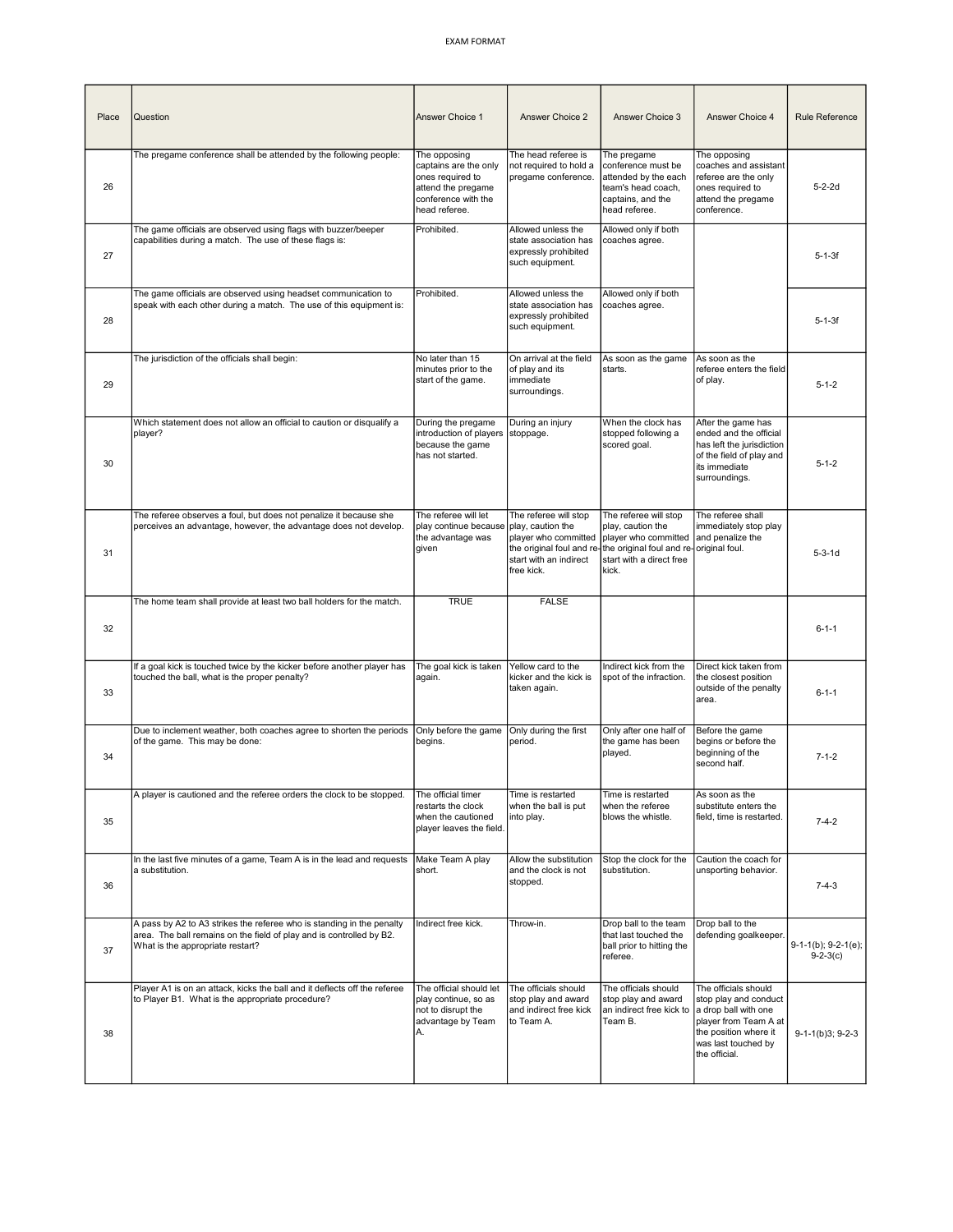| Place | Question                                                                                                                                                                                                                         | Answer Choice 1                                                                                          | Answer Choice 2                                                                                                                                                                                                   | Answer Choice 3                                                                                                                       | Answer Choice 4                                                 | Rule Reference                     |
|-------|----------------------------------------------------------------------------------------------------------------------------------------------------------------------------------------------------------------------------------|----------------------------------------------------------------------------------------------------------|-------------------------------------------------------------------------------------------------------------------------------------------------------------------------------------------------------------------|---------------------------------------------------------------------------------------------------------------------------------------|-----------------------------------------------------------------|------------------------------------|
| 39    | What happens when the referee inadvertently sounds the whistle?                                                                                                                                                                  | Realizing the error,<br>the referee verbally<br>directs "play on" to the<br>players to continue<br>play. | and awards a dropped and awards an<br>ball to the a player of<br>the team last in<br>possession, or to the<br>defending team's<br>goalkeeper if the ball<br>was in the penalty<br>area, when play was<br>stopped. | The referee stops play The referee stops play<br>indirect kick to the<br>team in possession.                                          | The referee should do<br>nothing and allow play<br>to continue. | $9 - 2 - 1c$                       |
| 40    | During the course of play near the touchline, the official notes that<br>Player A is running outside the field of play and is playing the ball,<br>which is inside the field of play.                                            | The referee shall<br>award an indirect kick<br>for the violation.                                        | The ball continues to<br>be in play.                                                                                                                                                                              | The referee shall stop<br>play and give the ball<br>back to Team A for a<br>throw-in.                                                 | The referee shall<br>award a throw-in to<br>Team B.             | $9-1-2e$                           |
| 41    | In which case should a goal be allowed?                                                                                                                                                                                          | A portion of the ball is<br>on the goal line.                                                            | A portion of the ball is<br>beyond the goal line.                                                                                                                                                                 | The entire ball is<br>beyond the goal line.                                                                                           |                                                                 | $10 - 1 - 1$                       |
| 42    | The ball goes directly into the opponent's goal from a corner kick. The Disallow the goal.<br>referee should:                                                                                                                    |                                                                                                          | Allow the goal only if<br>the ball was played<br>twice before entering<br>the goal.                                                                                                                               | Allow the goal.                                                                                                                       |                                                                 | 10-1-2e                            |
| 43    | A10 is in an offside position. After receiving a pass from B7, B9<br>accidentally passes the ball to A10. A10 should be:                                                                                                         | Penalized for being<br>offside and award an<br>indirect free kick to<br>Team B.                          | Issued a caution for<br>being offside and<br>award an indirect free<br>kick to Team B.                                                                                                                            | Allowed to continue<br>with play.                                                                                                     | Awarded a drop ball.                                            | $11 - 1 - 4$<br><b>SITUATION A</b> |
| 44    | During normal movement of play, A1, an offensive player, steps off<br>the field to avoid being called for offside. What is the ruling?                                                                                           | Illegal. Offside should<br>be called on A1.                                                              | Illegal. A1 should be<br>cautioned for he<br>action.                                                                                                                                                              | Legal. A1 can leave<br>the field if for the sole<br>purpose of not being<br>offside.                                                  | Illegal. Team A's<br>head coach should be<br>cautioned.         | 11.1.2 SITUATION<br>C              |
| 45    | A4 is in an offside position on the opponent's half of the field. A4<br>returns to his or her own half of the field and receives the ball directly<br>from A5.                                                                   | Legal. A4 is no longer<br>offside upon return to<br>his or her own half of<br>the field.                 | Illegal. A4 is still<br>defined as offside.                                                                                                                                                                       | Illegal. A4 should be<br>cautioned for<br>unsporting play.                                                                            |                                                                 | 11.1.4 SITUATION<br>F              |
| 46    | B19 is standing in an offside position. B12 kicks the ball forward but<br>the ball deflects off A11 to B19. B19 should be:                                                                                                       | Allowed to continue<br>with the play as long<br>as B19 passes the<br>ball to B12.                        | Allowed to continue<br>with play.                                                                                                                                                                                 | Penalized for being<br>offside.                                                                                                       | Issued a caution for<br>being offside.                          | $11-1-4b$ ,<br><b>DIAGRAM 12</b>   |
| 47    | Player A, who is in an offside position, receives the ball from a goal<br>kick by A2.                                                                                                                                            | The assistant referee<br>raises the flag to<br>indicate offside.                                         | The assistant referee<br>indicates offside<br>violation and the<br>referee stops play and<br>awards an indirect<br>free kick.                                                                                     | There is no violation<br>and play is allowed to<br>continue.                                                                          | Stop play and retake<br>the goal kick.                          | $11 - 1 - 2$                       |
| 48    | Player A2 is in an offside position when player A3 takes a shot on goal Disallow the goal and<br>which the goalkeeper attempts to save and rebounds from the<br>goalkeeper to A2. A2 shoots and scores. Ruling?                  | award an indirect free<br>kick to Team B.                                                                | Allow the goal.                                                                                                                                                                                                   | Disallow the goal and<br>award a goal kick to<br>Team B.                                                                              | Disallow the goal and<br>award a penalty kick<br>to Team A.     | $11 - 1 - 4$                       |
| 49    | A14 is running toward the goal. Her teammate, A12, kicks the ball<br>toward A14. A14 did not see the ball coming and the ball strikes her<br>in the back of the hand as her hand is at her side. The proper call<br>would be to: | Award an indirect free<br>kick to Team B for<br>incidental contact.                                      | Award a direct free<br>kick to Team B.                                                                                                                                                                            | Allow play to continue<br>as the handling was<br>incidental, but issue a<br>caution to the player<br>at the next stoppage<br>of play. | Allow play to continue.                                         | $12 - 2$                           |
| 50    | A2 in the penalty area is advancing the ball toward his opponent's<br>goal with an obvious goal-scoring opportunity. B3 grabs A2's shirt and penalty kick and<br>A2 does not score a goal.                                       | Award Team A a<br>disqualify B3 for<br>denying an obvious<br>goal-scoring<br>opportunity.                | Award Team A a<br>penalty kick.                                                                                                                                                                                   | Award Team A a<br>penalty kick and<br>caution B3 for denying<br>an obvious goal-<br>scoring opportunity.                              | Award Team A a<br>corner kick.                                  | $12 - 8 - 2d(3)$                   |
| 51    | During halftime, the referee notices that the visiting team's head<br>coach is showing his players a video of action from the first half on his<br>tablet. What action should be taken?                                          | Dismiss the coach.                                                                                       | Take no action.                                                                                                                                                                                                   | Report the incident to<br>the state association.                                                                                      | Caution the coach.                                              | $12 - 8 - 1$<br>SITUATION C        |
| 52    | A throw-in by Player A goes directly to her own goalkeeper, who<br>catches the ball with her hands. The referee should:                                                                                                          | Take no action as this<br>is allowed.                                                                    | Award an indirect free<br>kick to the opponent.                                                                                                                                                                   | Retake the throw-in.                                                                                                                  | Award a throw-in to<br>the opposing team.                       | 12-7-4 PENALTY                     |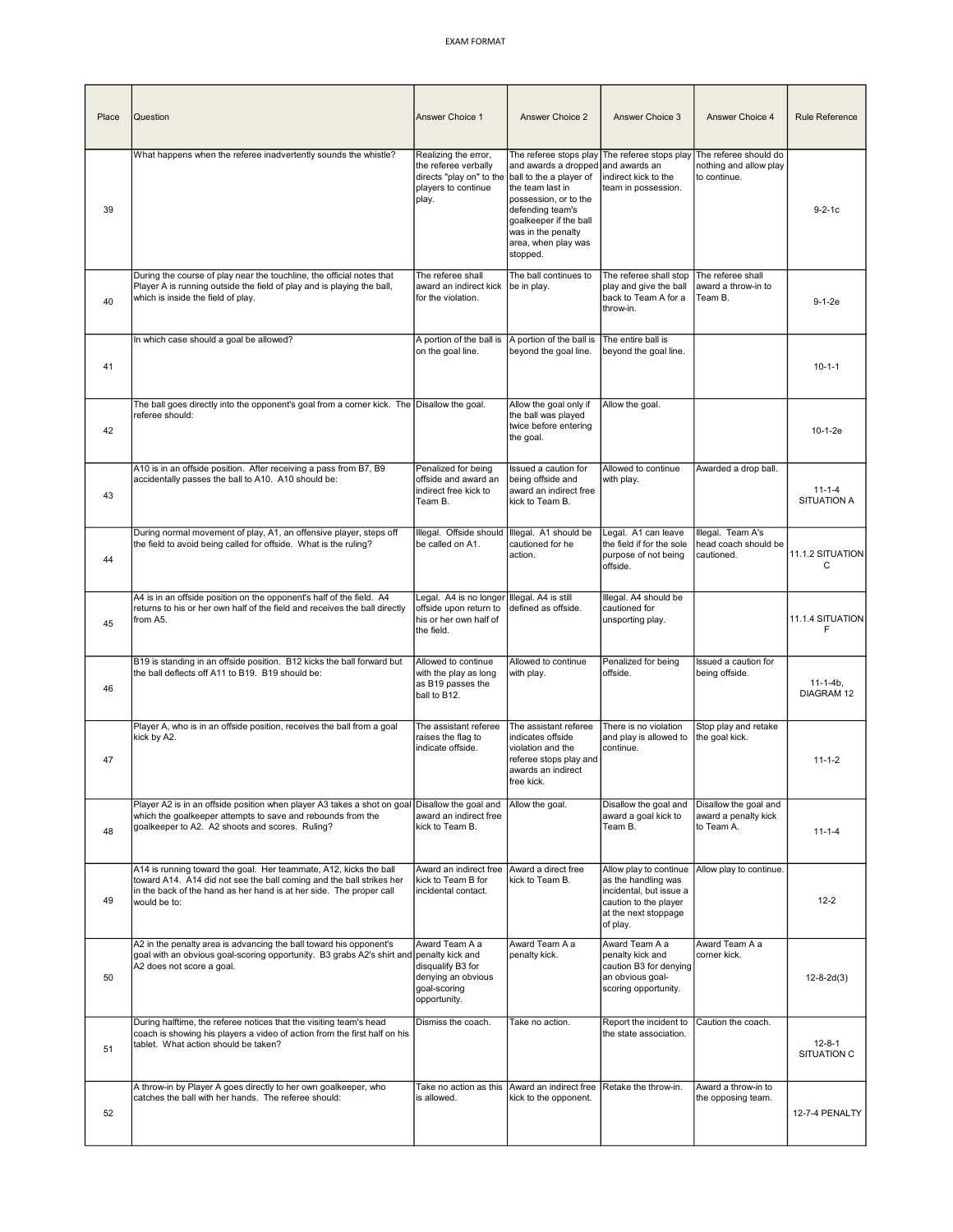| Place | Question                                                                                                                                                                                                                   | Answer Choice 1                                                                                                            | Answer Choice 2                                                                                                                      | Answer Choice 3                                                                                                   | Answer Choice 4                                                                                                 | Rule Reference                              |
|-------|----------------------------------------------------------------------------------------------------------------------------------------------------------------------------------------------------------------------------|----------------------------------------------------------------------------------------------------------------------------|--------------------------------------------------------------------------------------------------------------------------------------|-------------------------------------------------------------------------------------------------------------------|-----------------------------------------------------------------------------------------------------------------|---------------------------------------------|
| 53    | Goalkeeper B1 deflects a hard shot. B1 bends over and picks up the<br>ball before it is touched by an opposing player in the penalty area.<br>The referee should award an indirect kick to Team A, which is:               | The correct call.                                                                                                          | Not the corrected call<br>as the referee should<br>allow play to continue.                                                           | Not the correct call as<br>a penalty kick should<br>be awarded.                                                   | Not the correct call as<br>a drop ball should be<br>awarded.                                                    | $12 - 7 - 2$                                |
| 54    | A2 is advancing the ball toward the opponent's goal with an obvious<br>goal-scoring opportunity. B3, who is attempting to play the ball, fouls<br>A2, who is outside the penalty area and does not score a goal.           | Award Team A a<br>penalty kick and<br>disqualify B3 for<br>denying an obvious<br>goal-scoring<br>opportunity.              | Award Team A a<br>penalty kick and<br>caution B3 for denying<br>an obvious goal-<br>scoring opportunity.                             | Award Team A a<br>direct kick and caution<br>B3 for denying an<br>obvious goal-scoring<br>opportunity.            | Award Team A a<br>direct kick and<br>disqualify B3 for<br>denying an obvious<br>goal-scoring<br>opportunity.    | $12 - 8 - 2d(3)$                            |
| 55    | A player shall be disqualified (red card) for:                                                                                                                                                                             | Disproportionate and<br>unnecessary force<br>against an opponent<br>while playing the ball.                                | Deliberately handling<br>the ball (other than the<br>goalkeeper)<br>attempting to prevent<br>a goal and the goal is<br>not scored.   | Committing a foul,<br>attempting to deny an<br>obvious goal-scoring<br>opportunity and the<br>goal is not scored. | All of the above.                                                                                               | $12 - 8 - 2d$                               |
| 56    | A12 has been cautioned by the referee for unsporting behavior.<br>While A12 is still on the field and before substitute A9 is beckoned<br>onto the field by the referee, A12 directs insulting language to the<br>referee. | A12 should receive a<br>second caution and<br>be disqualified for<br>receiving a second<br>caution. A9 can<br>replace A12. | A12 should receive a<br>second caution and<br>be disqualified for<br>receiving a second<br>caution. A12 cannot<br>be replaced by A9. | A12 has already been<br>cautioned and cannot<br>be shown a second<br>card in this situation.                      | A12's actions are all<br>part of the cautioning<br>process and the<br>referee should ignore<br>his language.    | $12 - 8 - 2f$                               |
| 57    | During the taking of a penalty kick, A7 uses several stutter-steps but<br>does not interrupt the approach to the ball. The ball enters the goal.<br>The referee should:                                                    | Allow the goal and<br>restart with a kickoff<br>by the defending<br>team.                                                  | Disallow the goal and<br>retake the kick.                                                                                            | Disallow the goal and<br>restart with an indirect<br>kick for Team B.                                             | Disallow the goal,<br>caution A7 for<br>unsporting play and<br>restart with an indirect<br>Ikick for Team B.    | $14 - 1 - 4$                                |
| 58    | On a throw-in, the ball is in play:                                                                                                                                                                                        | When it leaves the<br>hands of the thrower.                                                                                | When it touches the<br>playing surface.                                                                                              | When it leaves the<br>hands of the thrower<br>and breaks the plane<br>of the touchline.                           | When it touches a<br>second player.                                                                             | $15 - 1 - 4$                                |
| 59    | At the taking of a corner kick, the defending players must be:                                                                                                                                                             | 10 yards from the ball.                                                                                                    | 10 yards from the<br>corner flag.                                                                                                    | 10 yards from the<br>quarter circle.                                                                              | 10 yards from the ball<br>unless they are<br>marking an opponent<br>who is not taking the<br>kick.              | $17 - 1 - 2$                                |
| 60    | If the referee fails to signal the kick is indirect and the ball goes directly Retake the indirect<br>into the opponent's goal, the result shall be:                                                                       | free kick.                                                                                                                 | Award a goal to the<br>kicking team.                                                                                                 | A goal kick to the<br>opposing team; goal is<br>not allowed.                                                      | Drop ball.                                                                                                      | $13 - 3 - 4$                                |
| 61    | The kicker may not play the ball until it has been:                                                                                                                                                                        | Touched by another<br>player.                                                                                              | Played by another<br>player.                                                                                                         | Touched and played<br>by another player.                                                                          | None of the above.                                                                                              | $13 - 3 - 3$                                |
| 62    | Player A2 takes a penalty kick during the game. The ball rebounds off The referee shall allow The referee shall not The referee shall not<br>the goalpost directly to A2 who shoots and scores.                            | the goal.                                                                                                                  | allow the goal restart<br>with an indirect kick.                                                                                     | allow the goal and<br>restart with a goal<br>kick.                                                                | The referee shall<br>order the kick retaken.                                                                    | $14 - 1 - 5$                                |
| 63    | During the taking of a penalty kick, A3 uses a feint to one direction<br>and comes to a complete stop and then kicks the ball into the goal.<br>The referee should:                                                        | Allow the goal and<br>restart with a kickoff<br>by the defending<br>team.                                                  | Disallow the goal and<br>retake the kick.                                                                                            | Disallow the goal and<br>restart with an indirect<br>kick for Team B.                                             | Disallow the goal,<br>caution A3 for<br>unsporting play and<br>restart with an indirect<br>kick for Team B.     | $14-1-4$ )b)                                |
| 64    | The goal to be used for penalty kicks as a part of the overtime<br>procedure is determined by:                                                                                                                             | Random selection.                                                                                                          | Home Team.                                                                                                                           | Head Referee.                                                                                                     | Visiting Team.                                                                                                  | SAMPLE TIE-<br><b>BREAKING</b><br>PROCEDURE |
| 65    | The official signal for a goal scored is:                                                                                                                                                                                  | Blowing the whistle.                                                                                                       | Raising both hands<br>above the head.                                                                                                | Stopping the clock.                                                                                               | Stopping the clock<br>and point to the center<br>of the field.                                                  | SIGNAL CHART                                |
| 66    | B17 is being replaced on a legal substitution opportunity for her team.<br>What should happen next?                                                                                                                        | B17 is considered to<br>still be a player until<br>her replacement, B12<br>takes her position on<br>the field.             | B17 is considered to<br>still be a player until<br>her replacement, B12,<br>is beckoned onto the<br>field by the referee.            | B17 is considered to<br>still be a player until<br>her replacement, B12,<br>steps onto the field.                 | B1 is considered to<br>still be a player until<br>she has left the field<br>and the game has<br>been restarted. | 18-1-1gg                                    |